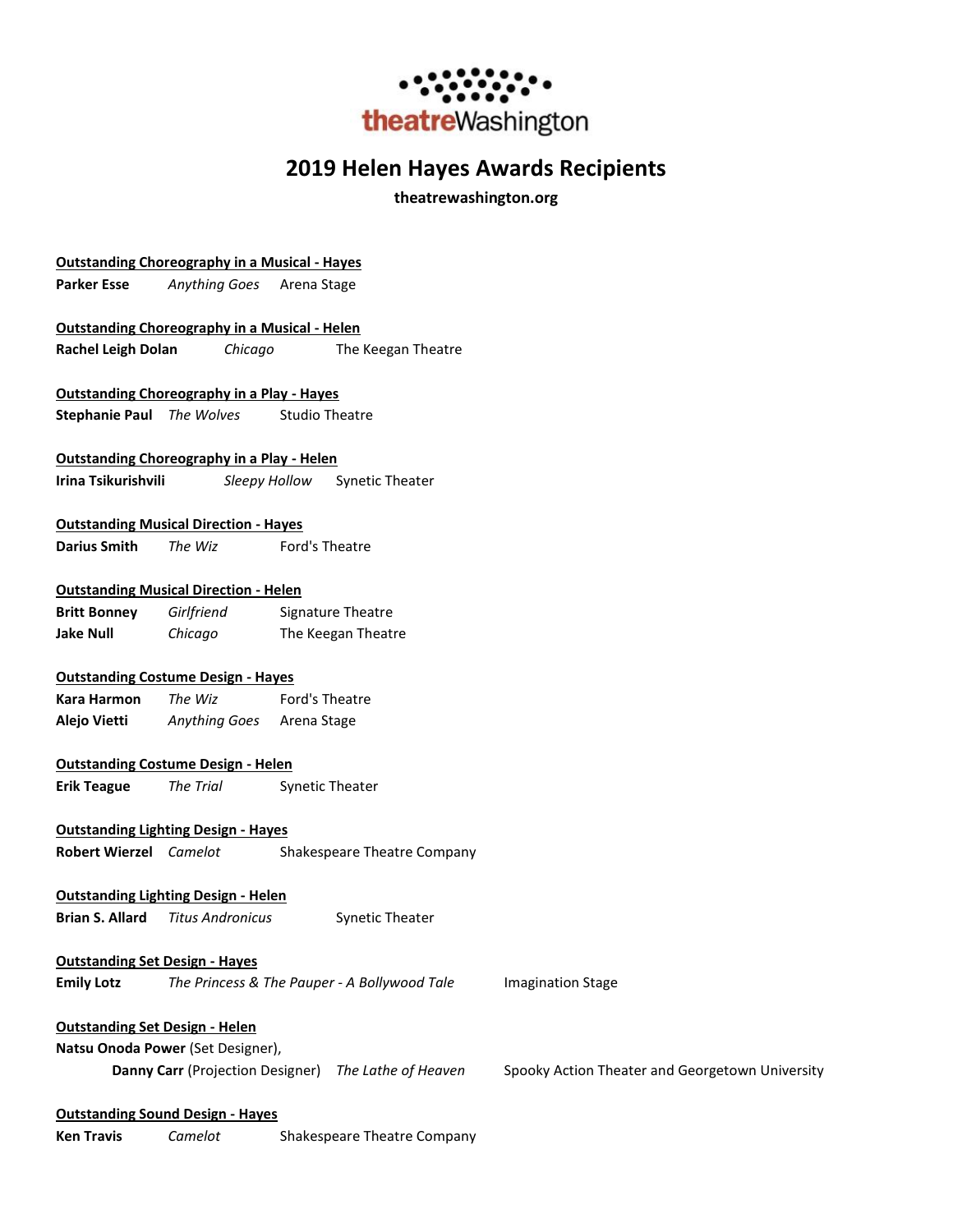### **Outstanding Sound Design - Helen**

**Roc Lee** *The Lathe of Heaven* Spooky Action Theater and Georgetown University

### **Outstanding Direction in a Musical - Hayes**

**Tina Landau** *Dave* Arena Stage

### **Outstanding Direction in a Musical - Helen**

**Kathryn Chase Bryer** *Fly by Night* 1st Stage

### **Outstanding Direction in a Play - Hayes**

**Kip Fagan** *Gloria* Woolly Mammoth Theatre Company **Eric Rosen** *Indecent* Arena Stage

### **Outstanding Direction in a Play - Helen**

**Nick Martin** *Melancholy Play: A Contemporary Farce* Constellation Theatre Company

### **Outstanding Ensemble in a Musical - Hayes**

*The Scottsboro Boys* Signature Theatre

### **Outstanding Ensemble in a Musical - Helen**

*Fly by Night* 1st Stage

### **Outstanding Ensemble in a Play - Hayes**

*The Wolves* Studio Theatre

### **Outstanding Ensemble in a Play - Helen**

*The Frederick Douglass Project* Solas Nua

#### **Outstanding Performer - Visiting Production**

**Ephraim Sykes** *Ain't Too Proud- The Life and Times of The Temptations* The Kennedy Center

### **Outstanding Supporting Actor in a Musical - Hayes**

**Hasani Allen** *The Wiz* Ford's Theatre

### **Outstanding Supporting Actress in a Musical - Hayes**

**Maria Rizzo** *Anything Goes* Arena Stage

### **Outstanding Supporting Actor in a Musical - Helen**

**DeCarlo Raspberry** *Disney's The Little Mermaid* Toby's Dinner Theatre

## **Outstanding Supporting Actress in a Musical - Helen**

**Caroline Wolfson** *Fly by Night* 1st Stage

## **James MacArthur Award for Outstanding Supporting Actor in a Play - Hayes Kim Sullivan** *Familiar* Woolly Mammoth Theatre Company

**Outstanding Supporting Actress in a Play - Hayes**

**Cheryl Lynn Bruce** *Familiar* Woolly Mammoth Theatre Company

### **James MacArthur Award for Outstanding Supporting Actor in a Play - Helen**

**Ryan Tumulty** *Flood City* Theater Alliance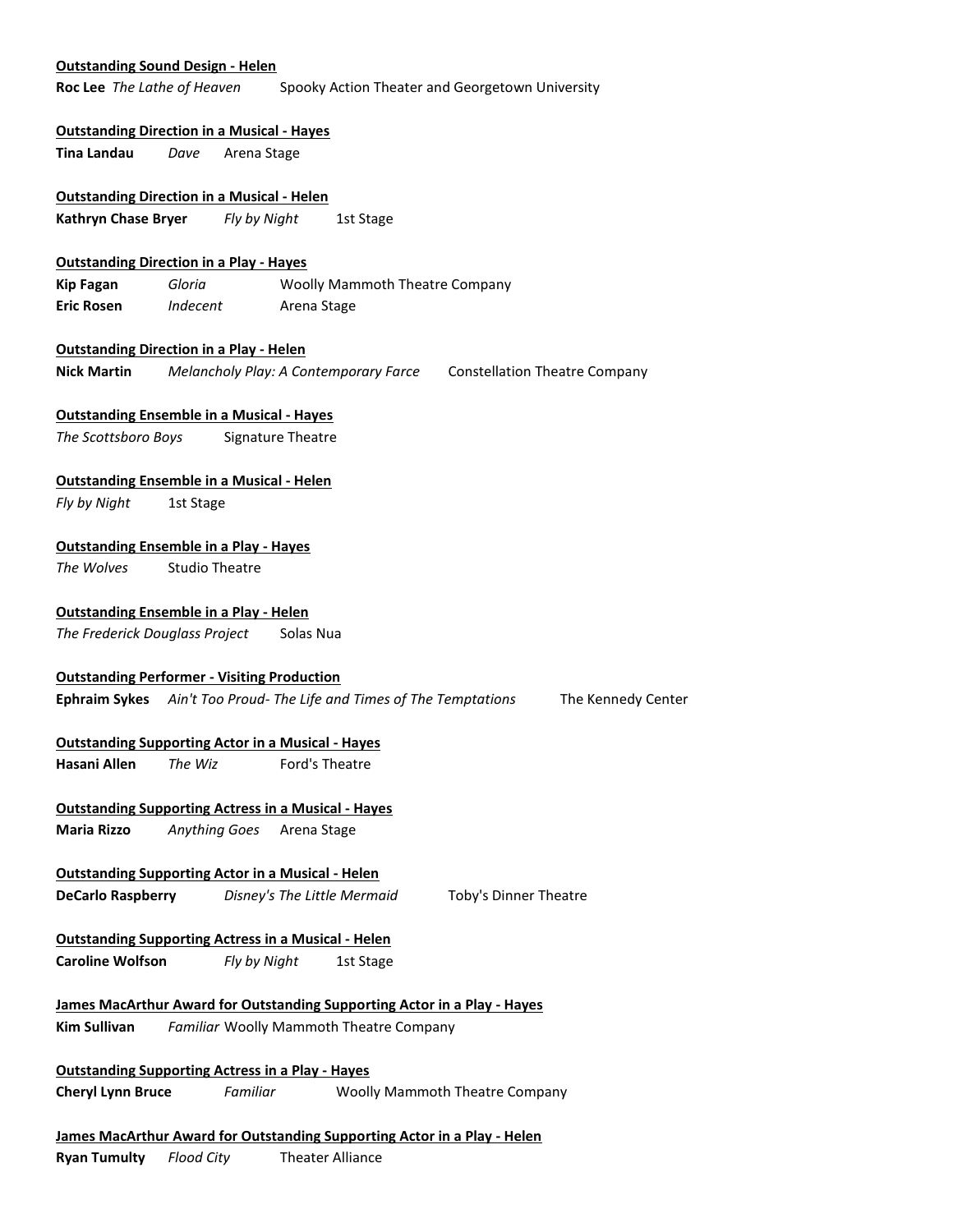### **Outstanding Supporting Actress in a Play - Helen**

**Mary Myers** 45 Plays for 45 Presidents **NextStop Theatre Company Tuyet Thi Pham** *The Small Room at the Top of the Stairs* Spooky Action Theater

## **Outstanding Lead Actor in a Musical - Hayes**

**Corbin Bleu** *Anything Goes* Arena Stage

## **Outstanding Lead Actress in a Musical - Hayes**

**Natascia Diaz** *Passion* Signature Theatre

## **Outstanding Lead Actor in a Musical - Helen**

**Jimmy Mavrikes** *Girlfriend* Signature Theatre

### **Outstanding Lead Actress in a Musical - Helen**

**Debora Crabbe** *As You Like It* The Keegan Theatre **Maria Rizzo** *Chicago* The Keegan Theatre

### **Robert Prosky Award for Outstanding Lead Actor in a Play - Hayes**

**Eugene Lee** *Two Trains Running* Arena Stage

### **Outstanding Lead Actress in a Play - Hayes**

**Erika Rose** *Queens Girl in Africa* Mosaic Theater Company of DC

### **Robert Prosky Award for Outstanding Lead Actor in a Play - Helen**

**Josh Adams** *The Events* **Theater Alliance Matthew R. Wilson** *Swimming With Whales* 1st Stage

### **Outstanding Lead Actress in a Play - Helen**

**Regina Aquino** *The Events* Theater Alliance

### **Outstanding Original Play or Musical Adaptation**

**Natsu Onoda Power** *The Lathe of Heaven* Spooky Action Theater and Georgetown University

## **Charles MacArthur Award for Outstanding Original New Play or Musical**

**Heather Raffo** *Noura* Shakespeare Theatre Company

### **Outstanding Production - Theatre for Young Audiences**

*You're a Good Man, Charlie Brown* Imagination Stage

### **Outstanding Visiting Production**

*The Second City's She the People* Woolly Mammoth Theatre Company

### **Outstanding Production in a Musical - Hayes**

*Camelot* Shakespeare Theatre Company

## **Outstanding Production in a Play - Hayes**

*Gloria* Woolly Mammoth Theatre Company

### **Outstanding Production in a Musical - Helen**

*Fly by Night* 1st Stage